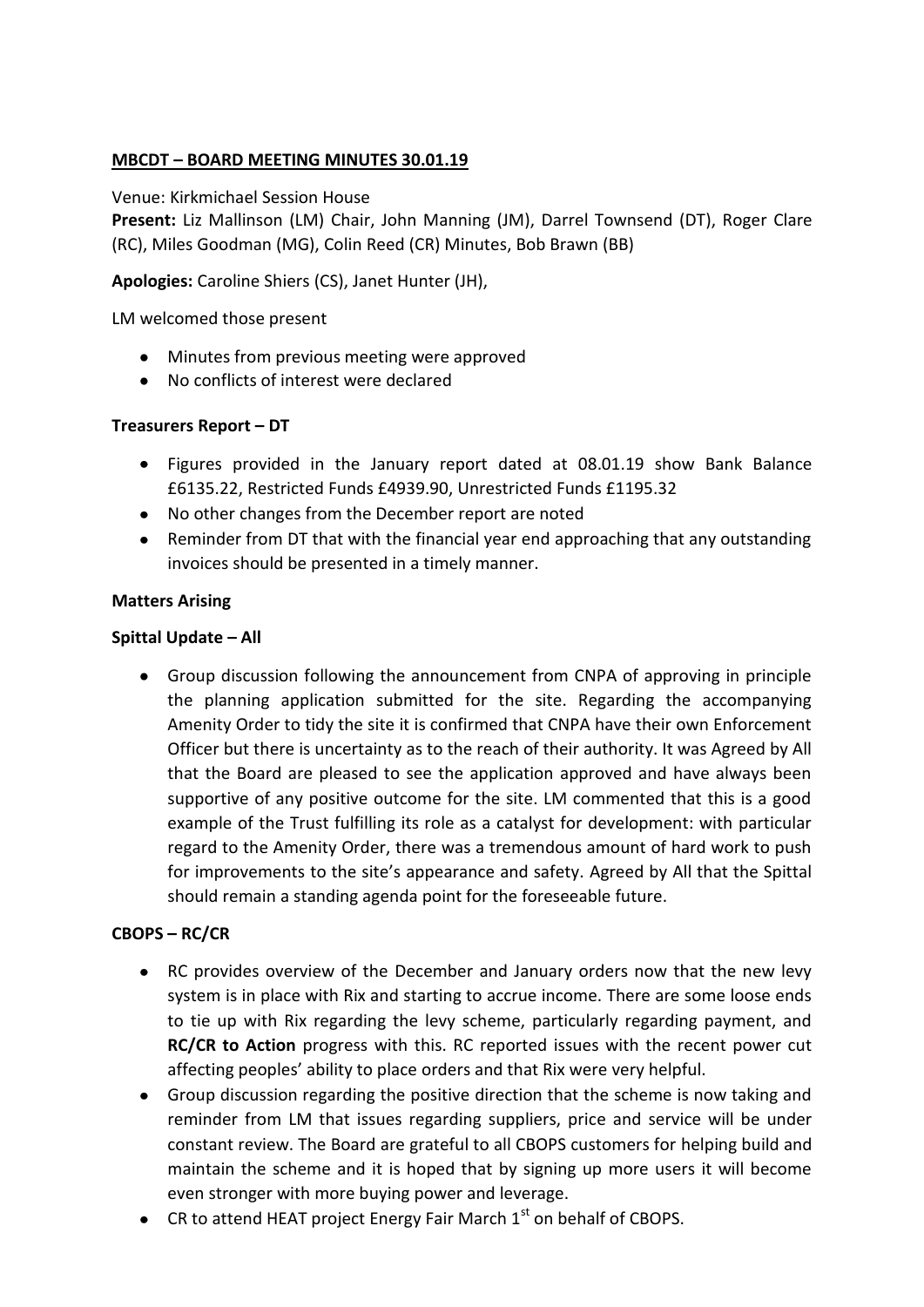#### **Dalrulzion Forest update – MG**

- MG updates on recent developments and reports that progress is on track to meet the April deadline for Phase 1 application and August deadline for Phase 2. MG and Geoffrey Thompson recently attended a Community Woodland Association meeting which was very helpful and MG pleased to report that his explanations of the plans for Dalrulzion were well received. MG raises point of concern about the total pot of funds for such transfers, overseen by HIE, and that with a few very large projects currently in progress across Scotland that this pot might quickly disappear.
- MG also updates on progress and vision behind the Phase 2 requirement for a full Business Plan and positive group discussion follows on several aspects of this. MG comments that SLF tend to look positively on Business Plans that are produced 'in house' rather than by external consultants and therefore suggests the project should follow this direction. **CR to Action** further investigation of Community Investment Fund now that the issue of external consultants might be off the table.
- MG also outlines a very positive site visit with Glen Hydro which suggests some  $\bullet$ exciting potential for power generation for the benefit of local residents which could also provide an important income stream.
- Now that the project is reaching a very exciting stage MG also suggests that this  $\bullet$ could encourage recruitment to the Trust and the Board of Directors. **MG/CR to Action.** The importance of overall stakeholder engagement is also discussed. The notion of a community engagement event at the Blackwater Hall is discussed and agreed for action with a target date late March/early April.

# **Straloch School update – JM**

JM explains contact has been made with a number of property agents in order to secure valuations for the site. Once received this should give a clearer steer when next liaising with PKC on this issue.

# **HEAT Project**

CR confirms space is booked at the HEAT Project Energy Fair event at Kirkmichael Village Hall March  $1<sup>st</sup>$  2019 and that he will attend on behalf of CBOPS. There is also potential for further public engagement re: Dalrulzion and this is discussed with MG.

# **Cateran Eco Museum update – LM**

LM provides a valuable overview of the development of this project to date and outlines the expected next steps. The launch of the pilot project, comprising 15 sites and 9 itineraries, is due c.April 2019 and there is the intention to apply for a second round of funding if successful. LM confirms that the Trust are seen as a key contact for the Mount Blair region and that Claire Cooper will attend the  $27<sup>th</sup>$  February Board Meeting

# **Archive Website issues – DT/All**

DT outlines several technical issues that are making it progressively harder for volunteer Pat Townsend to add valuable content in a sensible and practical way. CR